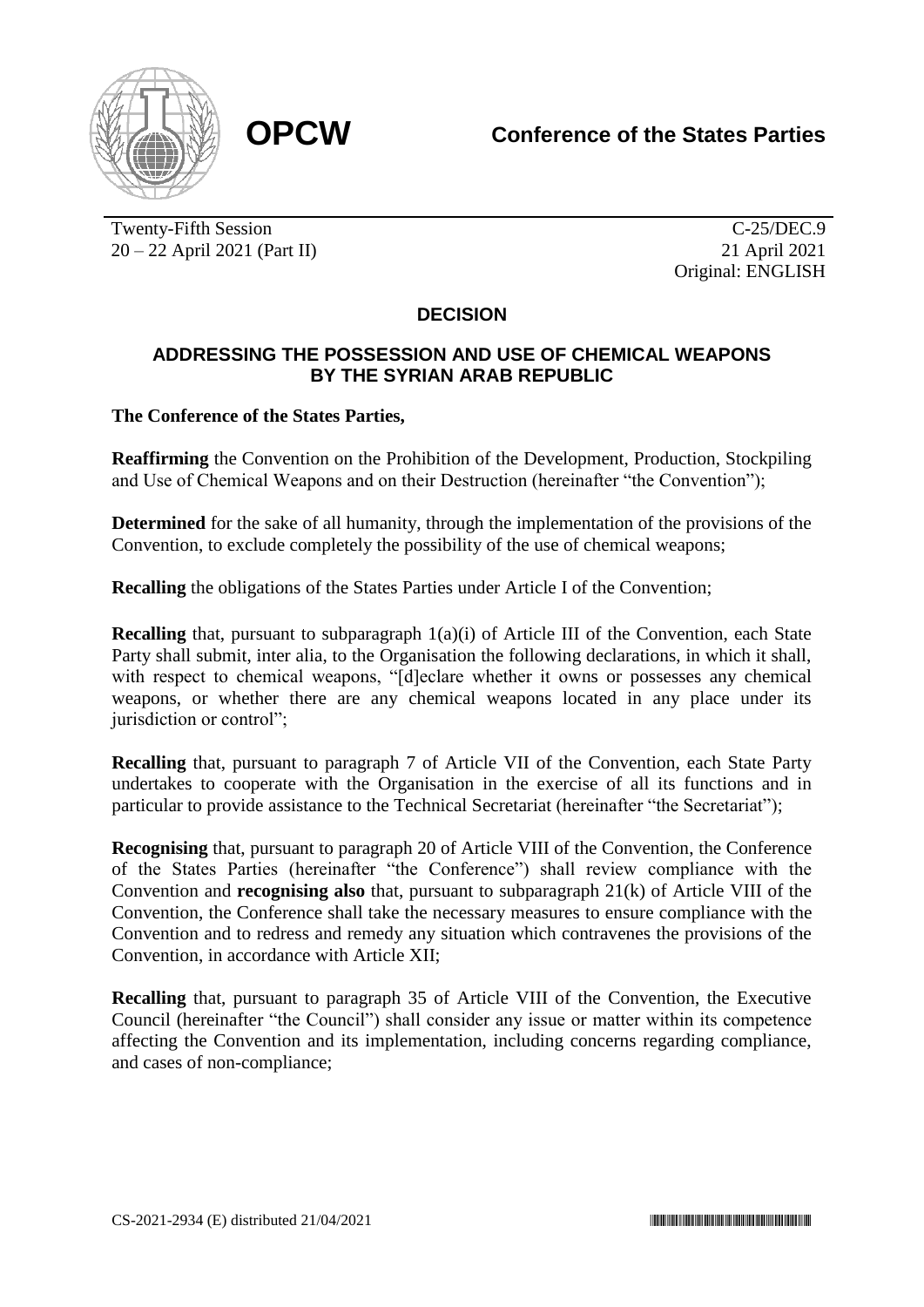C-25/DEC.9 page 2

**Recalling** that, pursuant to paragraph 36 of Article VIII of the Convention, in its consideration of doubts or concerns regarding compliance and cases of non-compliance, the Council shall, as appropriate, request the State Party involved to take measures to redress the situation within a specified time, and to the extent that the Council considers further action to be necessary, it shall, inter alia, make recommendations to the Conference regarding measures to redress the situation and to ensure compliance;

**Recalling** that, pursuant to paragraph 2 of Article XII of the Convention, in cases where a State Party has been requested by the Council to take measures to redress a situation raising problems with regard to its compliance, and where the State Party fails to fulfil the request within the specified time, the Conference may, inter alia, upon the recommendation of the Council, restrict or suspend the State Party's rights and privileges under the Convention until it undertakes the necessary action to conform with its obligations under the Convention;

**Recalling** the decision of the Council "Destruction of Syrian Chemical Weapons" (EC-M-33/DEC.1, dated 27 September 2013) and United Nations Security Council resolution 2118 (2013), which address the declaration and destruction of all chemical weapons as well as related facilities and equipment held by the Syrian Arab Republic;

**Recalling** the decision of the Council "OPCW-United Nations Joint Investigative Mechanism Reports on Chemical Weapons Use in the Syrian Arab Republic" (EC-83/DEC.5, dated 11 November 2016) concerning the findings of the OPCW-United Nations Joint Investigative Mechanism that the Syrian Arab Armed Forces were responsible for the use of toxic chemicals as weapons in three attacks in the Syrian Arab Republic in 2014 and 2015, and **recalling also** the OPCW-United Nations Joint Investigative Mechanism report of 26 October 2017 which concluded that the Syrian Arab Republic was responsible for the use of the chemical weapon sarin on 4 April 2017 in Khan Shaykhun, the Syrian Arab Republic;

**Recalling** the decision of the Conference at its Fourth Special Session "Addressing the Threat from Chemical Weapons Use" (C-SS-4/DEC.3, dated 27 June 2018), and **recalling also** that in paragraph 10 of this decision the Conference directed the Secretariat to put in place arrangements to identify the perpetrators of the use of chemical weapons in the Syrian Arab Republic by identifying and reporting on all information potentially relevant to the origin of those chemical weapons in those instances in which the OPCW Fact-Finding Mission in Syria (FFM) determines or has determined that use or likely use occurred, and cases for which the OPCW-United Nations Joint Investigative Mechanism has not issued a report;

**Noting** that, pursuant to paragraph 12 of decision C-SS-4/DEC.3, the Secretariat shall preserve and provide information to the International, Impartial, and Independent Mechanism (IIIM), the investigation mechanism established by the United Nations General Assembly in resolution 71/248 (2016), as well as to any relevant investigatory entities established under the auspices of the United Nations;

**Noting with satisfaction** the establishment by the Director-General of the OPCW Investigation and Identification Team (IIT) (EC-91/S/3, dated 28 June 2019) in implementation of paragraph 10 of decision C-SS-4/DEC.3;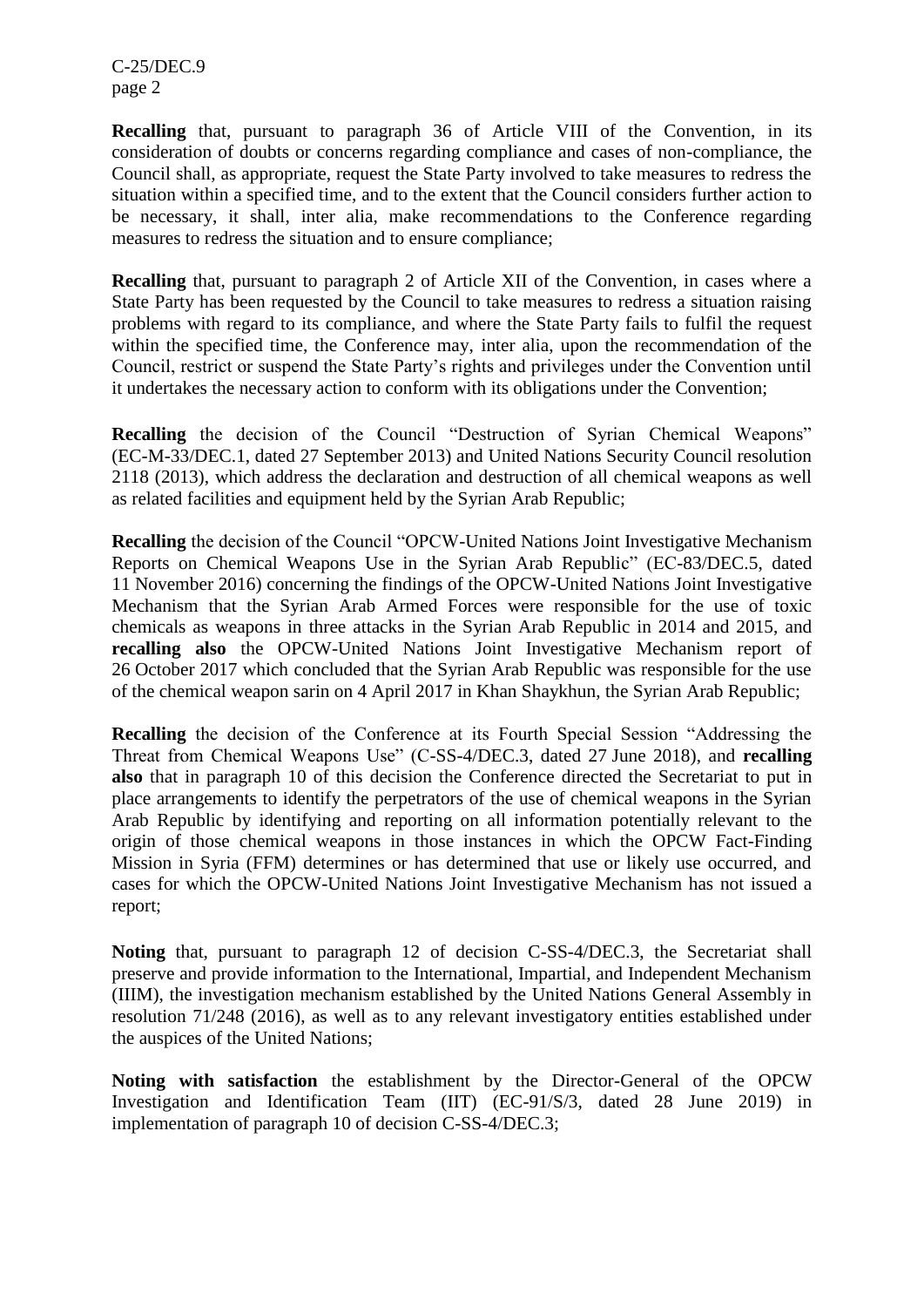**Fully cognizant** of the findings of the FFM regarding chemical weapons use in Ltamenah, the Syrian Arab Republic, occurring on 24, 25, and 30 March 2017 (S/1548/2017, dated 2 November 2017 and S/1636/2018\*, dated 13 June 2018), and **seized** with the findings of the IIT, which concluded that there are reasonable grounds to believe that the Syrian Arab Republic used chemical weapons on these occasions (S/1867/2020, dated 8 April 2020);

**Recalling** that the Secretariat, pursuant to paragraph 10 of decision C-SS-4/DEC.3, has provided the first report of the IIT to the Council as well as to the United Nations Secretary-General for their consideration (EC-94/S/5, dated 8 April 2020);

**Recalling** that paragraph 40 of Article VIII of the Convention requires the Secretariat to inform the Council of any problem that has arisen with regard to the discharge of its functions, including doubts, ambiguities, or uncertainties about compliance with the Convention that have come to its notice in the performance of its verification activities and that it has been unable to resolve or clarify through consultations with the State Party concerned, and **recalling also** the Opening Statement by the Director-General to the Ninety-Fourth Session of the Council (EC-94/DG.23, dated 7 July 2020) reporting that, considering all identified gaps, inconsistencies, and discrepancies, the Secretariat remains unable to confirm that the Syrian Arab Republic has submitted an initial declaration that can be considered accurate and complete in accordance with the Convention, Council decision EC-M-33/DEC.1, and United Nations Security Council resolution 2118 (2013);

**Noting** that, in response to findings by the OPCW-United Nations Joint Investigative Mechanism of chemical weapons use by the Syrian Arab Republic, the Council in decision EC-83/DEC.5 decided to place the item "Elimination of the Syrian Chemical Weapons Programme" on the agenda of all its future regular sessions until the Council determines that all elements of the Syrian chemical weapons programme have been eliminated, and **noting also** that under this agenda item the Council has regularly consulted with the Syrian Arab Republic regarding its continued possession and use of chemical weapons;

**Recalling** the decision of the Council "Addressing the Possession and Use of Chemical Weapons by the Syrian Arab Republic" (EC-94/DEC.2, dated 9 July 2020);

**Recalling** that in paragraph 5 of decision EC-94/DEC.2 the Council, pursuant to paragraph 36 of Article VIII of the Convention, decided to request that the Syrian Arab Republic complete certain measures within 90 days of that decision in order to redress the situation, and

**recalling also** that in paragraph 6 of decision EC-94/DEC.2 the Council decided that the Director-General shall report to the Council and all States Parties, within 100 days of the decision, on whether the Syrian Arab Republic has completed all of the measures; and **recalling further** that in paragraph 7 of decision EC-94/DEC.2 the Council decided, if the Director-General reported that the Syrian Arab Republic failed to complete all of the measures set out in paragraph 5 of that decision, to recommend to the Conference to adopt a decision at its next session which undertakes appropriate action, pursuant to paragraph 2 of Article XII of the Convention, with respect to the Syrian Arab Republic;

**Expressing** its full support and appreciation for the professional, impartial, and independent work of the Director-General and the Secretariat; and

**Expressing** its deepest sympathy for the victims of chemical weapons use;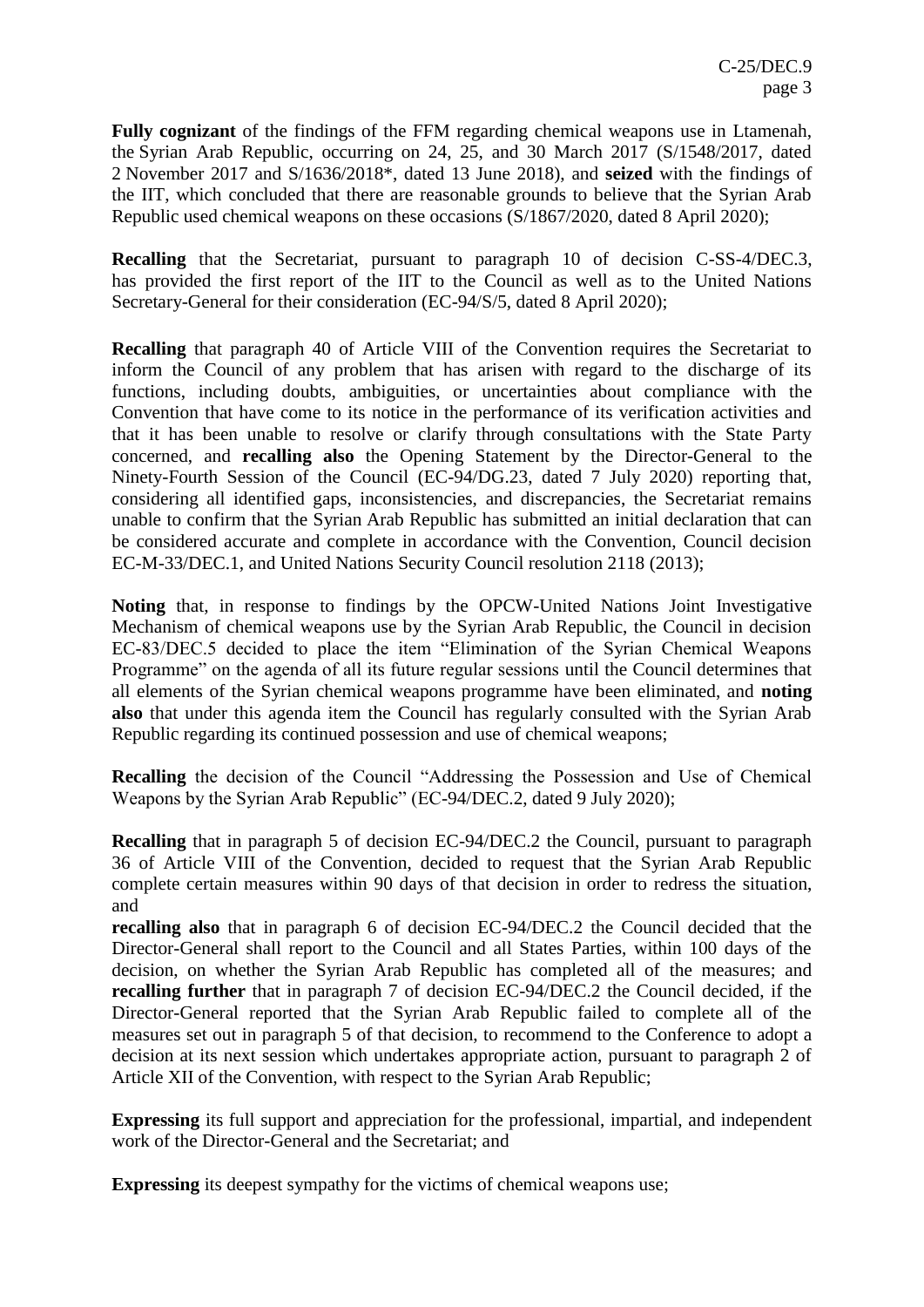## **Hereby**:

- 1. **Condemns in the strongest possible terms** the use of chemical weapons by anyone, under any circumstances, emphasising that any use of chemical weapons anywhere, at any time, by anyone, and under any circumstances is unacceptable and contravenes international norms and standards;
- 2. **Condemns** the use of chemical weapons as reported by the IIT, which concluded that there are reasonable grounds to believe that the Syrian Arab Republic used chemical weapons, and in particular:
	- (a) At approximately 6:00 on 24 March 2017, an Su-22 military airplane belonging to the 50th Brigade of the 22nd Air Division of the Syrian Arab Air Force, departing from Shayrat airbase, dropped an M4000 aerial bomb containing sarin in southern Ltamenah, affecting at least 16 persons;
	- (b) At approximately 15:00 on 25 March 2017, a helicopter of the Syrian Arab Air Force, departing from Hama airbase, dropped a cylinder on the Ltamenah hospital; the cylinder broke into the hospital through its roof, ruptured, and released chlorine, affecting at least 30 persons; and
	- (c) At approximately 6:00 on 30 March 2017, an Su-22 military airplane belonging to the 50th Brigade of the 22nd Air Division of the Syrian Arab Air Force, departing from Shayrat airbase, dropped an M4000 aerial bomb containing sarin in southern Ltamenah, affecting at least 60 persons;
- 3. **Expresses grave concern** regarding those situations which contravene the provisions of the Convention, as reviewed by the Conference;
- 4. **Expresses deep concern** that the use of such chemical weapons by the Syrian Arab Republic, by direct implication, establishes that the Syrian Arab Republic failed to declare and destroy all of its chemical weapons and chemical weapons production facilities, and **demands** that the Syrian Arab Republic immediately cease all use of chemical weapons and that the Syrian Arab Republic comply fully with its obligations under the Convention;
- 5. **Expresses grave concern** that, pursuant to paragraph 6 of decision EC-94/DEC.2, the Director-General reported in document EC-96/DG.1 (dated 14 October 2020) that:
	- (a) With regard to subparagraph 5(a) of EC-94/DEC.2, within the 90 days set therein, the Syrian Arab Republic has not declared to the Secretariat any facilities where the chemical weapons, including precursors, munitions, and devices, used in the 24, 25, and 30 March 2017 attacks, were developed, produced, stockpiled, and operationally stored for delivery;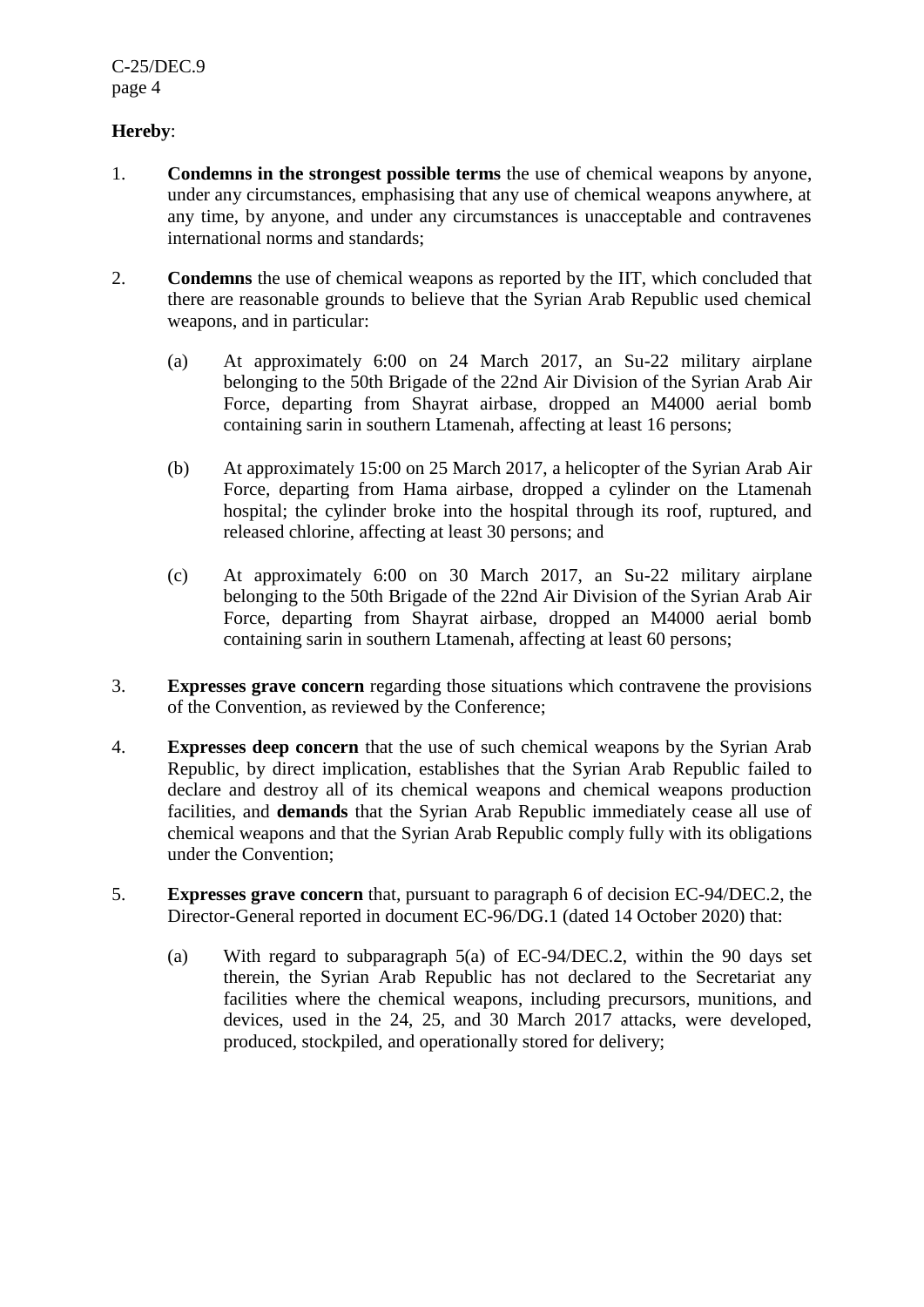- (b) With regard to subparagraph 5(b) of EC-94/DEC.2, within the 90 days set therein, the Syrian Arab Republic has not declared to the Secretariat any chemical weapons it currently possesses, including sarin, sarin precursors, and chlorine that is not intended for purposes not prohibited under the Convention, nor any chemical weapons production facilities or other related facilities; and
- (c) With regard to subparagraph 5(c) of EC-94/DEC.2, within the 90 days set therein, the Syrian Arab Republic has not resolved all of the outstanding issues regarding its initial declaration of its chemical weapons stockpile and programme;
- 6. **Expresses deep concern** that the Syrian Arab Republic did not cooperate with, and provide access to, the IIT as required by United Nations Security Council resolution 2118 (2013), and **demands** that the Syrian Arab Republic cooperate fully with the Secretariat, including in relation to the ongoing work of the IIT;
- 7. **Decides**, after careful review, and without prejudice to the Syrian Arab Republic's obligations under the Convention, pursuant to paragraph 21(k) of Article VIII and paragraph 2 of Article XII of the Convention, to suspend the following rights and privileges of the Syrian Arab Republic under the Convention:
	- (a) to vote in the Conference and the Council;
	- (b) to stand for election to the Council; and
	- (c) to hold any office of the Conference, the Council, or any subsidiary organs;
- 8. **Decides** that the Director-General shall regularly report to the Council and States Parties on whether the Syrian Arab Republic has completed all of the measures contained in paragraph 5 of Council decision EC-94/DEC.2, and **decides also** that the rights and privileges of the Syrian Arab Republic suspended in paragraph 7 above are reinstated by the Conference once the Director-General has reported to the Council that the Syrian Arab Republic has completed all of these measures;
- 9. **Reaffirms** that those individuals responsible for the use of chemical weapons must be held accountable, and **emphasises** the importance of bringing to justice those individuals responsible for the uses of chemical weapons found by the IIT to have been perpetrated by the Syrian Arab Republic, including those who ordered such attacks;
- 10. **Emphasises further** the importance of affording the greatest measure of assistance in connection with criminal investigations or criminal proceedings in accordance with international law relating to the chemical weapons attacks found by the IIT to have been perpetrated by the Syrian Arab Republic;
- 11. **Expresses its full support** for relevant investigatory entities established under the auspices of the United Nations, **welcomes** the memorandum of understanding concluded between the OPCW and the IIIM, whose mandate is to "assist in the investigation and prosecution of persons responsible for the most serious crimes under international law committed in the Syrian Arab Republic since March 2011";